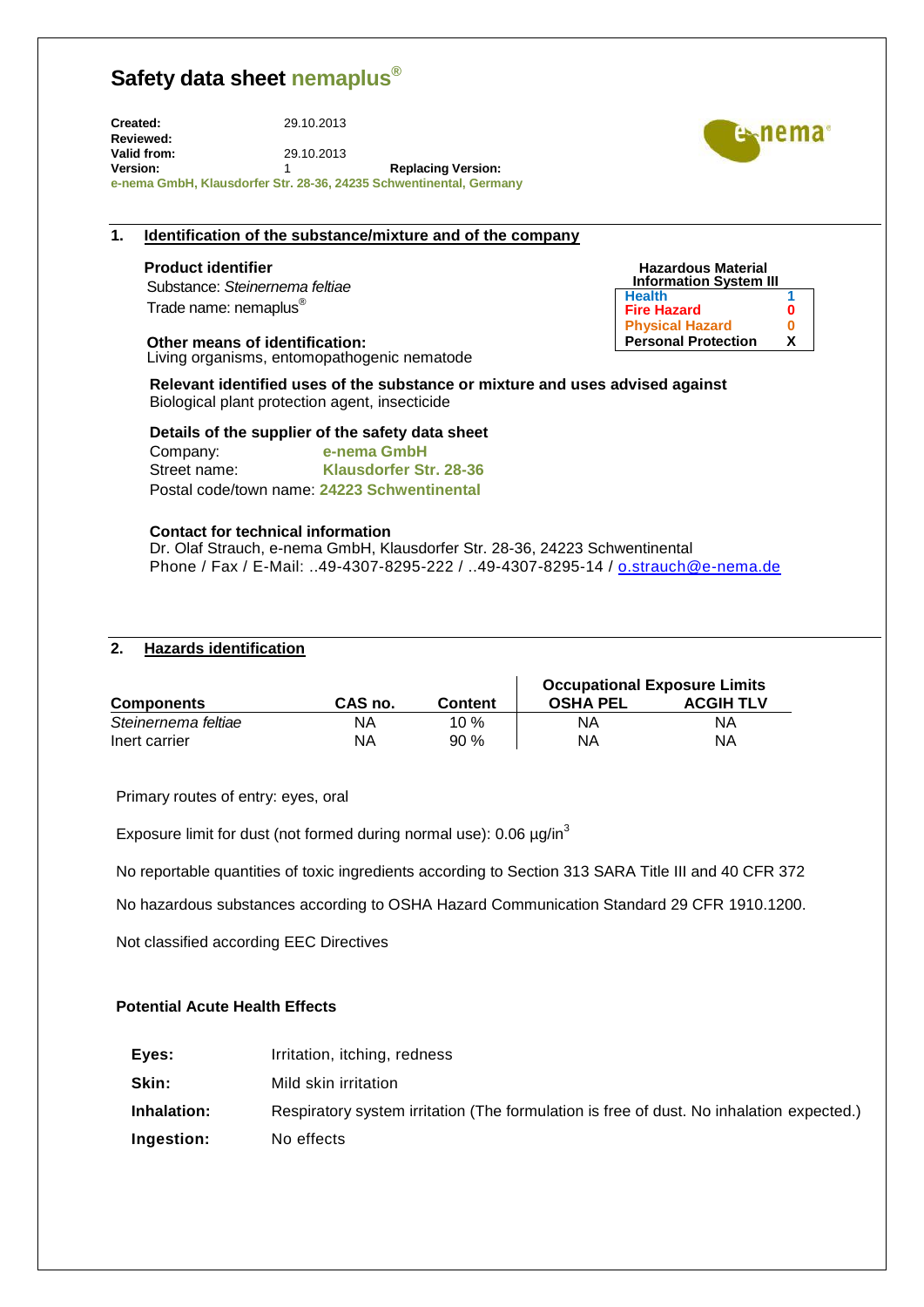**Created:** 29.10.2013 **Reviewed: Valid from:** 29.10.2013 **Version:** 1 **Replacing Version: e-nema GmbH, Klausdorfer Str. 28-36, 24235 Schwentinental, Germany**



#### **3. Composition/information on ingredients**

#### **Substances**

Active ingredient:

Name: *Steinernema feltiae* (living organism, entomopathogen nematode) CAS-Nr.: Not available for living organisms

#### Inert carriers:

Contains no admixtures with labelling obligation. The formulation is confidential.

#### **Mixtures**

Not a mixture of active ingredients

## **4. First aid measures**

#### **Following inhalation**

Only in case of massive inhalation: Move the affected person outside the danger zone. Contact a doctor.

#### **Following skin contact**

Clean with water and soap.

#### **Following eye contact**

Flush eye for 10 minutes with water. In case of persistent eye irritation contact a doctor.

#### **Following ingestion**

Flush mouth with water several times and spit it out. Drink two cups of water afterwards. No further aid measures are necessary.

# **5. Fire-fighting measures**

#### **Flammability**

Flame resistant, not explosive

#### **Extinguishing media**

All fire extinguishing media are appropriate.

### **6. Accidental release measure**

**Personal precautions, protective equipment and emergency procedures**  None

#### **Environmental precautions**  None

**Methods and material for containment and cleaning up** Wear dusk mask, eye protection, cloves. Clean contaminated area mechanical and/or with water.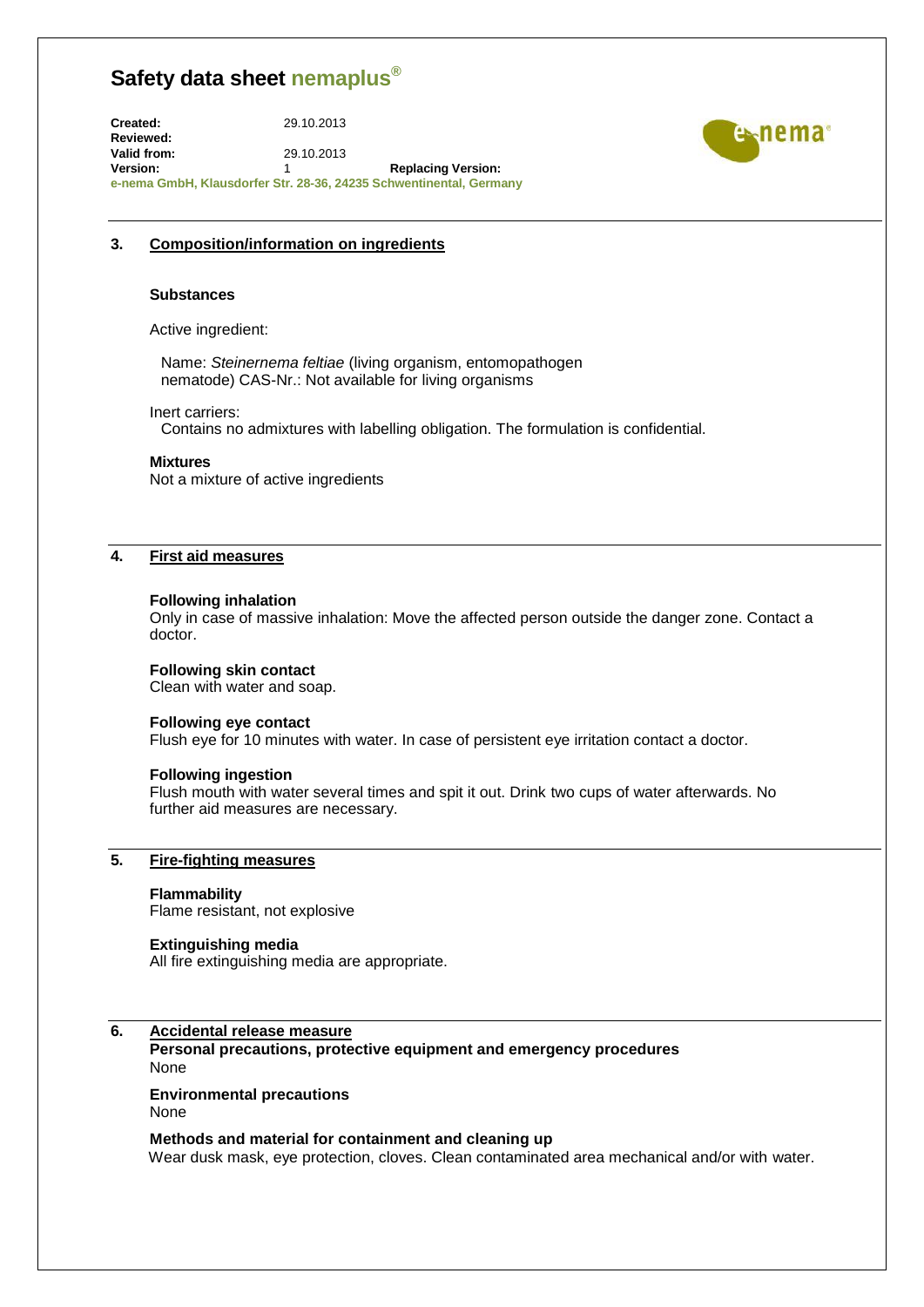**Created:** 29.10.2013 **Reviewed: Valid from:** 29.10.2013 **Version:** 1 **Replacing Version: e-nema GmbH, Klausdorfer Str. 28-36, 24235 Schwentinental, Germany**



# **7. Handling and storage**

#### **Precautions for safe handling**

Protective measures: Don't eat or drink when handling the product

Advice on general occupational hygiene: Wash hands after handling the product

Advice on safe handling: Wear dusk mask, eye protection, cloves

Fire preventions: None

Aerosol and dust generation preventions: None

Environmental precautions: None

#### **Conditions for safe storage, including any incompatibilities**

Technical measures and storage conditions: Store in the dark at 4-10°C. Don't freeze. Don't expose to sunlight

Hints on storage assembly: Opened bags should be used up. Storage class: 13

#### **8. Exposure controls/personal protection**

**Control parameters** None

**Personal protective equipment** Eyes / face Protective glasses

**Skinprotection** Cloves

**Respiratory protection** Dusk mask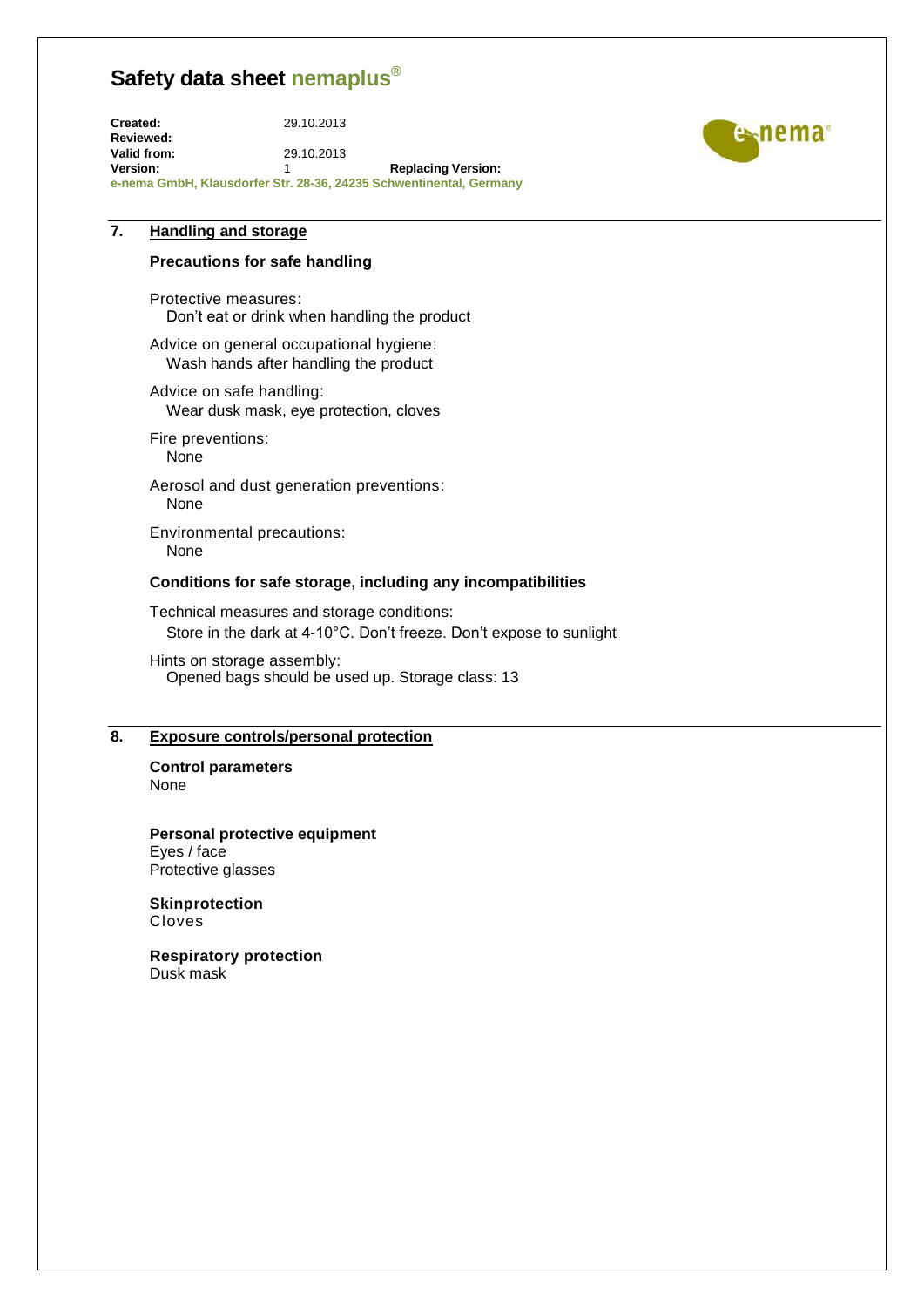**Created:** 29.10.2013 **Reviewed: Valid from:** 29.10.2013 **Version:** 1 **Replacing Version: e-nema GmbH, Klausdorfer Str. 28-36, 24235 Schwentinental, Germany**



#### **9. Physical and chemical properties**

#### **9.1 Information on basic physical and chemical properties**

| Physical state:             | Powder                     |
|-----------------------------|----------------------------|
| Colour:                     | Ochre                      |
| Odor:                       | Wet clay                   |
| pH:                         | 7-8 (100 g/L) water, 20°C) |
| Oxidising compounds:        | None                       |
| Freezing point:             | 0 °C                       |
| Boiling point:              | 100 °C                     |
| Solubility n-octanol/water: | ΝA                         |
| Explosive compounds:        | None                       |

NA

**10. Chemical stability and reactivity** 

Not applicable, contains living organisms

#### **11. Toxicological information**

#### **Acute toxicity**

Vapour pressure:

Not toxic or pathogenic to mice (oral, subcutan, intraperitoneal)

# **Skin corrosion/irritation**

None

#### **Serious eye damage/irritation** None

**Irritation to respiratory tract** Unknown

**Carcinogenicity/mutagenicity** Not applicable

#### **12. Ecological information**

#### **Toxicity for non-target organisms**

Not toxic or pathogenic against birds, reptiles, amphibians, fish, bees or earthworms. Side-effects are limited to soil born insects.

#### **Persistence and degradability**

Not applicable

**Bioaccumulative potential** Not applicable

**Mobility in the soil**  Not applicable

**Other adverse effect**  Unknown